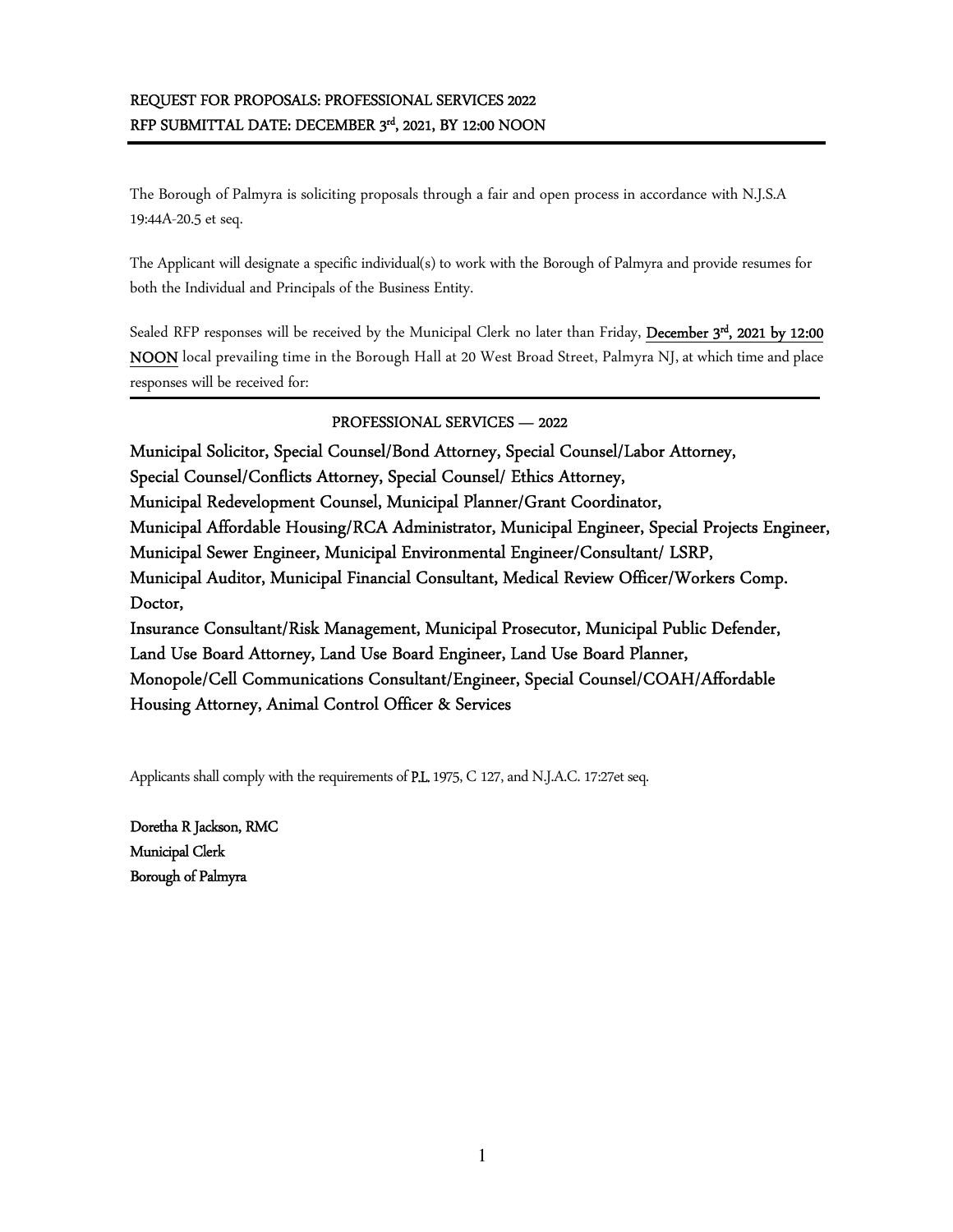## SCOPE OF WORK

#### 1.1 Municipal Planner/Grants Coordinator

Minimum of 5 years proven experience and knowledge in the field of municipal planning and grants. It should be noted that principle emphasis will be based on a review of the submitted proposal

#### 1.2 Land Use Board Attorney

Minimum 5 years proven experience and knowledge in the field of planning and zoning generally, including NJ Municipal Land Use Law and Borough of Palmyra Land Use Ordinances, as well as affordable housing; Master Plans; site plan and subdivision requirements; application review procedures; performance and maintenance guarantees; stormwater management; and laws applicable to municipalities, including Titles 40 and 40A of the New Jersey Statutes. It should be noted that principle emphasis will be based on a review of the submitted proposal.

#### 1.3 Municipal Auditor

Minimum of 5 years proven experience and knowledge in the field of municipal accounting and audits. It should be noted that principle emphasis will be based on a review of the submitted proposal.

## 1.4 Municipal Solicitor and Special Counsel/Conflicts Attorney

Minimum of 5 years proven experience and knowledge in the field of municipal law generally, including but not limited to zoning and planning; affordable housing; public employment; organization and responsibilities in the Borough's form of government; laws applicable to municipalities, including Titles 40 and 40A of the New Jersey Statutes; municipal litigation; municipal ordinances; school budget appeals; Gross Receipts and Franchise Tax replacement revenues; sewer utility law; and Board of Health law. It should be noted that principle emphasis will be based on a review of the submitted proposal.

#### 1.5 Municipal Engineer and Special Project Engineer

Minimum of 5 years proven experience and knowledge in the field of municipal and civil engineering. It should be noted that principle emphasis will be based on a review of the submitted proposal.

## 1.6 Special Counsel/Labor Attorney

Minimum of 5 years proven experience in the labor laws on NJ and with special emphasis on public sector labor relations.

#### 1.7 Municipal Redevelopment Counsel

Minimum of 5 years proven experience in the redevelopment laws of the State of NJ and familiarity with titles 40 and 40A of N.J.S.A.

### 1.8 Special Counsel/Ethics Attorney

Attorneys with a minimum of 5 years proven experience in New Jersey providing legal opinions concerning ethics issues involving local governmental officials, conducting investigations concerning ethical concerns involving local governmental officials and representing municipalities concerning litigation or administrative proceedings involving ethics issues. The attorney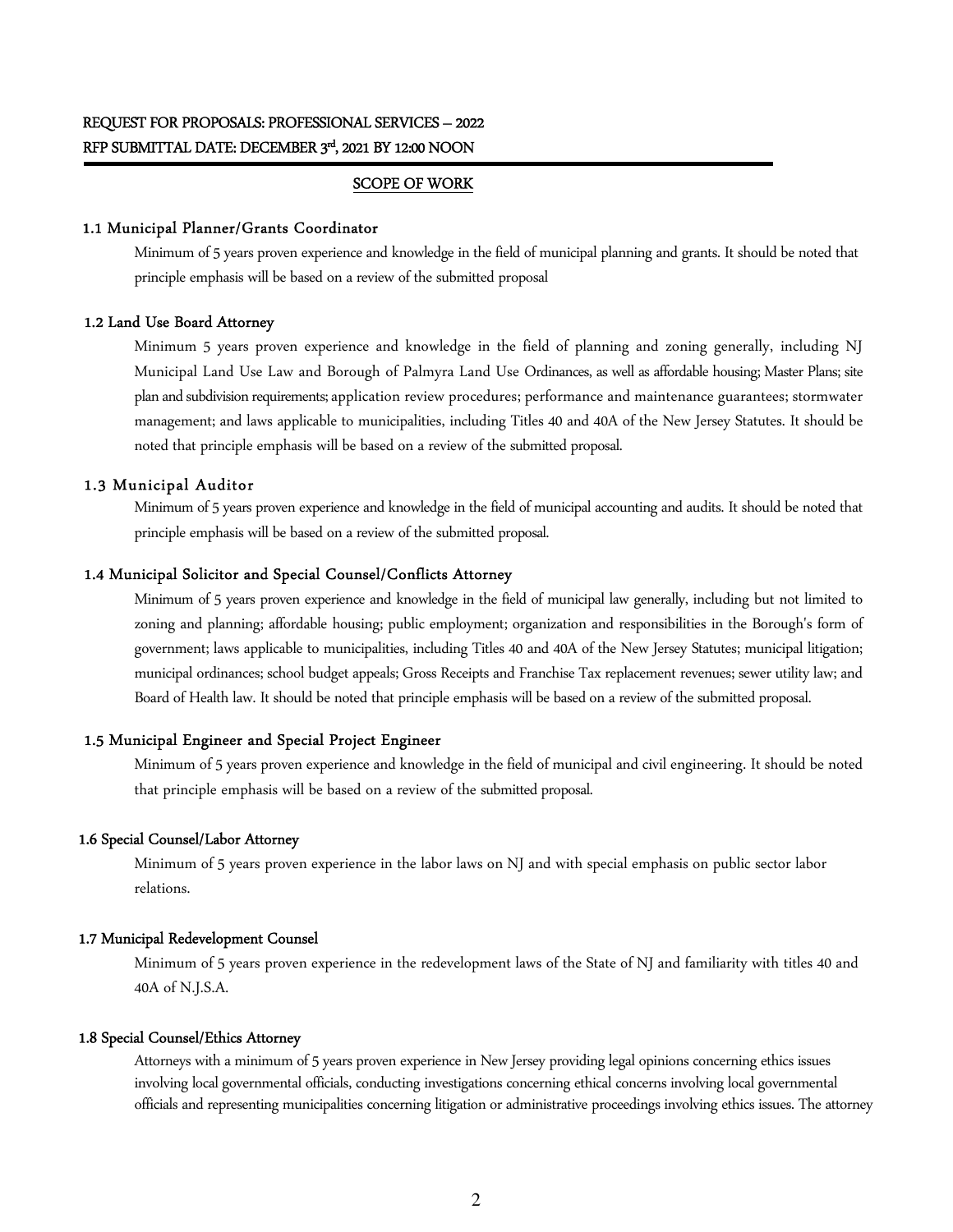must demonstrate a familiarity with the New Jersey Local Government Ethics Act, NJSA 40A:9-11.1, (the "Act"), the opinions interpreting the ACT, the New Jersey Attorney General Opinions, and the decisions of the Local Finance Board of the Department of Community Affairs.

#### 1.9 Municipal Prosecutor

Experience in N.J.S.A. 2C:1-1 et seq, N.J.S.A. 39:1-1 et. seq. as well as the ordinances of the Borough of Palmyra.

#### 1.10 Municipal Financial Consultant

Minimum 5 years proven experience and knowledge in the field of government/municipal finance including as consultant to local governments, redevelopment authorities and other governmental agencies including but not limited to expertise in BANS & General Obligation Bonds, Payment in Lieu of Taxes applications, analysis and recommendations, and with finances pertaining to redevelopment projects, including PILOTs. It should be noted that principle emphasis will be based on a review of the submitted proposal and applicant's qualifications.

#### 1.11 Municipal Public Defender

Experience in N.J.S.A. 2C:1-1 et seq, N.J.S.A. 39:1-1 et. seq. as well as the ordinances of the Borough of Palmyra.

#### 1.12 Special Counsel/Bond Attorney

Law Firm experienced in municipal bonding, pooled financing procedures, bond law and arbitrage. The applicant must meet and possess all certifications necessary to practice as a bond counsel in NJ.

#### 1.13 Municipal Sewer Engineer

All licenses to perform sewer engineering in NJ. Experience with sewer plant operations, construction, DEP regulations.

### 1.14 Land Use Board Engineer

Applicant must have at least 5 years proven experience as Planning/Zoning engineer in a similar size municipality.

#### 1.15 Insurance Consultant/Risk Management

Applicant must possess a license by the State of New Jersey as an Insurance Broker for at least 5 years. Applicant must have experience as an Insurance Consultant for at least 2 years and have experience working with the Municipal Joint Insurance Fund.

#### 1.16 Municipal Environmental Engineer/Consultant/LSRP

Applicant must have knowledge of environmental remediation, redevelopment and be able to work with the DEP of New Jersey as well as be familiar with environmental issues facing the Borough of Palmyra.

#### 1.17 Municipal Affordable Housing/RCA Administrator

Applicant must have experience in annual development fee monitoring reports, able to assist the Borough in addressing Affordable Housing Rules, Methodology and Procedures, NJ Council on Affordable Housing. Applicant must have experience in administrating the RCA Housing Program.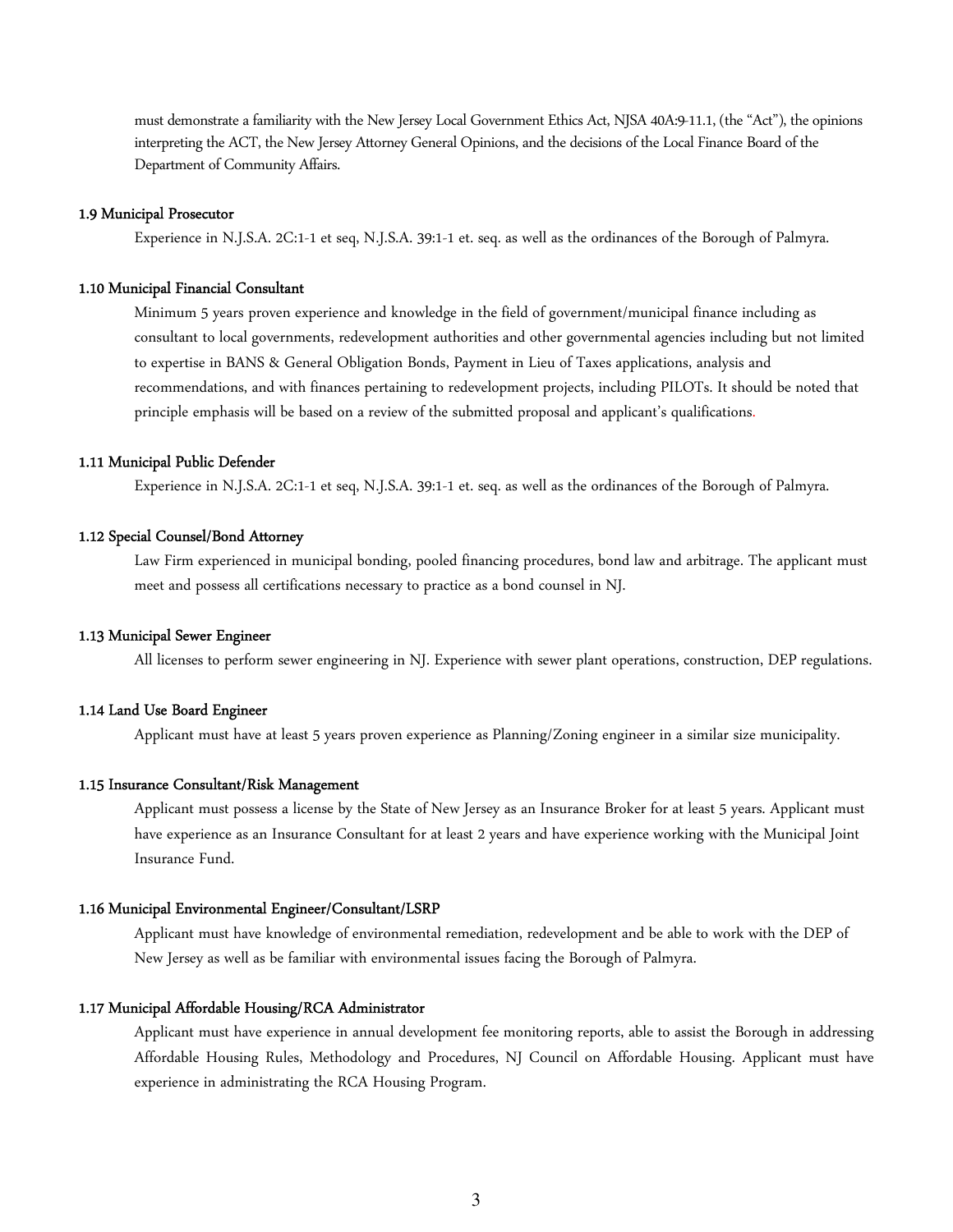### 1.18 Medical Review Officer/Workers Comp. Doctor

The Medical Doctor shall have at least eight (8) years' experience as a licensed medical doctor and significant experience with workman compensation requirements, pre-employment testing, random and DOT drug testing regulations, and also experience in working with Substance Abuse Professionals and Designated Employer Representatives.

#### 1.19 Land Use Board Planner

Minimum of 5 years proven experience and knowledge in the field of municipal planning and redevelopment.

#### 1.20 Monopole/Cell Communications Consultant/Engineer

Minimum of 5 years proven experience and knowledge in the field of cell/mobile phone communications and cell/monopole tower administration and/or construction. It should be noted that principle emphasis will be based on a review of the submitted proposal.

### 1.21 Special Counsel/COAH/Affordable Housing Attorney

Minimum of 5 years proven experience and knowledge in the field of municipal law generally, including but not limited to zoning and planning and responsibilities in the Borough's form of government; laws applicable to municipalities, including Titles 40 and 40A of the New Jersey Statues; municipal litigation; municipal ordinances; and specifically, laws related to Council on Affordable Housing and general affordable housing matters. It should be noted that principle emphasis will be based on a review of the submitted proposal.

#### 1.22 Animal Control Officer & Services

Minimum of 5 years proven experience and knowledge in the field of Animal Control including but not limited to collection of contained, domestic injured and non-injured animals and transport to shelter; collection of injured wildlife and transport to appropriate refuge; removal of diseased domestic animals or wildlife in public areas as requested; Animal Control Officer license and /or ACO support for animal bite investigations, confinement and reporting, and animal cruelty support. It should be noted that principle emphasis will be based on a review of the submitted proposal.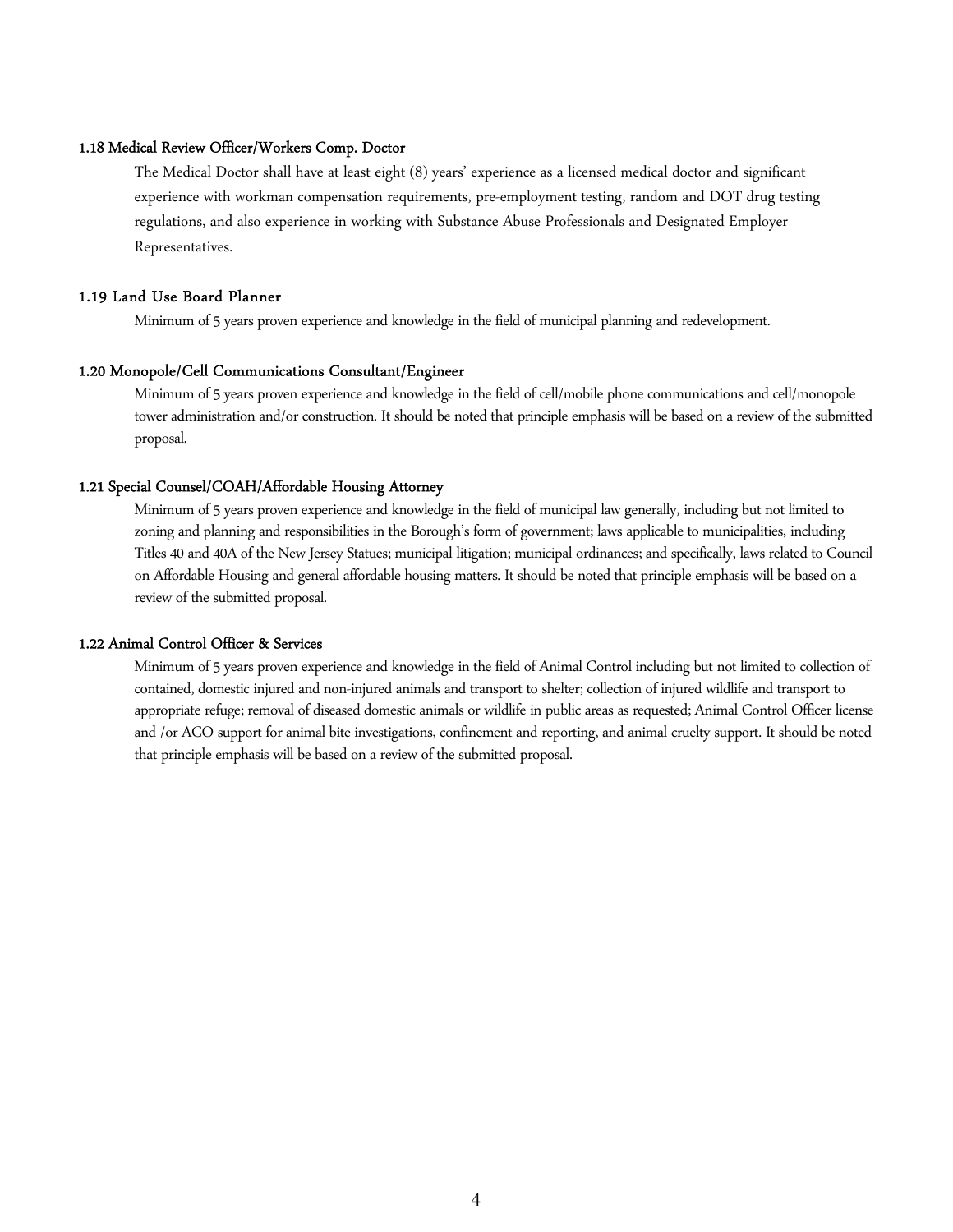# REQUEST FOR PROPOSALS: PROFESSIONAL SERVICES – 2022 RFP SUBMITTAL DATE: DECEMBER 3<sup>rd</sup>, 2021 BY 12:00 NOON

## APPLICANT TERMS AND CONDITIONS

Proposals will be evaluated by the Borough Council of the Borough of Palmyra on the basis of the most advantageous, price and other factors considered but not limited to the following:

- 1. Knowledge of the administrative structure of the Borough of Palmyra and subject matter to be addressed under the contract.
- 2. Familiarity with the Borough of Palmyra.
- 3. Individual designated by the applicant and approved by Borough is required to attend all regular scheduled meetings as required by Borough of Palmyra. If the designated individual is unable to attend, he/she must notify the Borough in advance and have the individual to attend the meeting approved by Borough.
- 4. Applicant must respond to Borough inquiries within 24 hours.
- 5. Availability to accommodate any Special meetings as required by the Borough of Palmyra;
- 6. Applicant will provide written proposals for specific projects as required by Borough of Palmyra.

## 7. Applicant must provide a Compensation schedule.

- 8. Other factors that may reasonably impact the Borough of Palmyra in 2022.
- 9. In order to reduce the amount of redundant paperwork and the time-consuming generation thereof, and to expedite and to facilitate communication between parties, and where appropriate and convenient, and at the direction of the Mayor, members of Borough Council, and various Borough employees; communication and the sharing and exchange of documents and files will be done electronically over the internet using industry accepted protocols, standards and software. Recognizing however, that not all software and hardware computer systems are compatible, it is a requirement of this Request for Proposals that; all municipal professionals doing business with the Borough of Palmyra will maintain an e-mail address for purposes of communicating with Borough employees, and furthermore, will utilize software and hardware that is compatible with current Borough of Palmyra computer technology, which includes for example the Microsoft Office Suite of products (Word, Excel, Outlook, PowerPoint, Publisher), Adobe PDF, etc.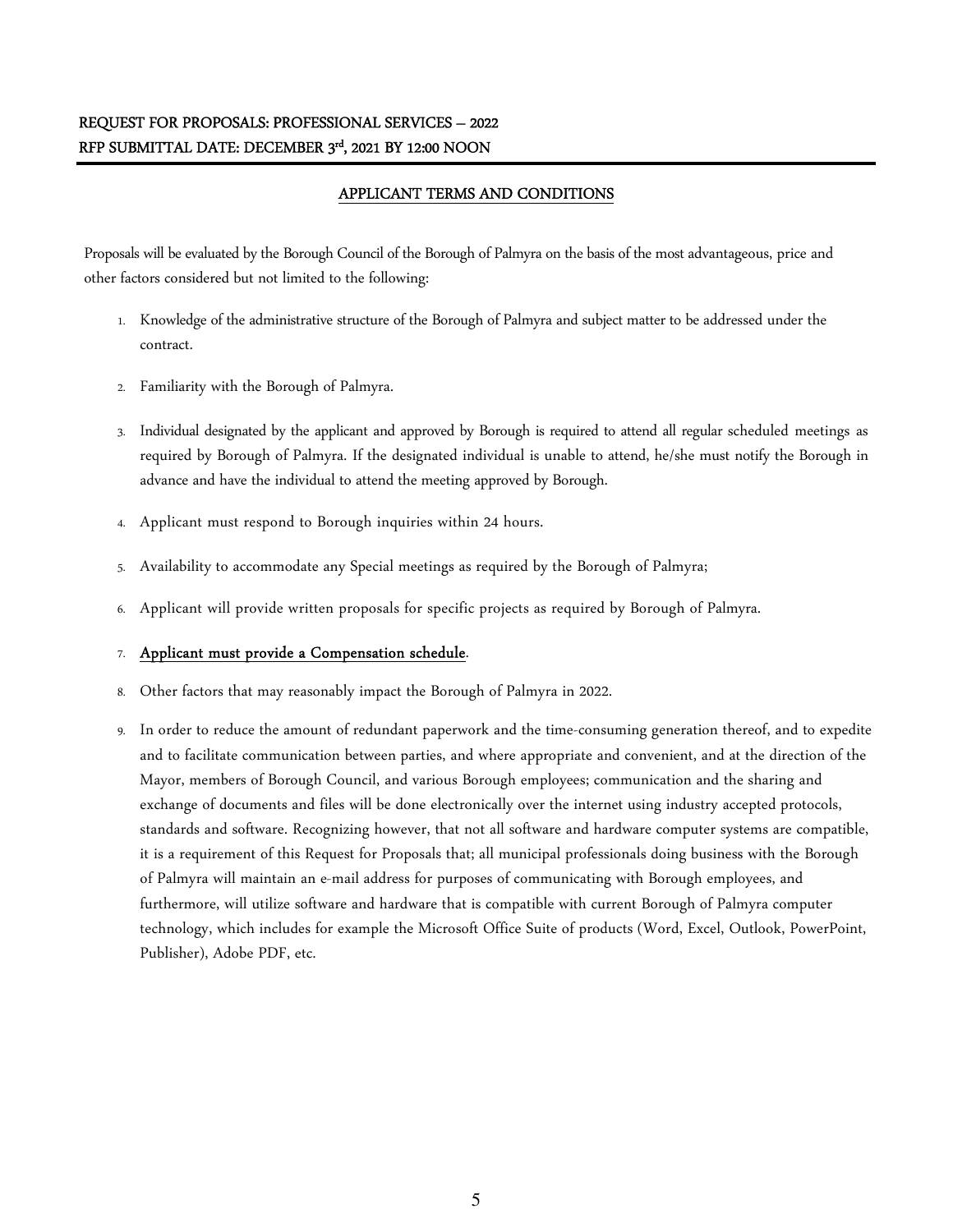# REQUEST FOR PROPOSALS: PROFESSIONAL SERVICES – 2022 RFP SUBMITTAL DATE: DECEMBER 3<sup>rd</sup>, 2021 BY 12:00 NOON

# GENERAL INFORMATION FOR APPLICANTS RECEIPT OF PROPOSAL

- 1. Qualifications shall be received in accordance with public advertisement as required by law, a copy of said notice being attached hereto and made a part of these specifications.
- 2. Each proposal shall be submitted in a sealed envelope addressed to the Municipal Clerk bearing the name and address of the applicant on the outside, and clearly marked "REQUEST FOR PROPOSAL" with the name of the item(s) and contract being proposed.
- 3. It is the Applicant's responsibility to see that the proposal is presented to the Municipal Clerk at the time and place designated. Proposals may be hand delivered or mailed; however, it is applicant's responsibility for the delivery of the proposal.
- 4. The Applicant is required to submit one (1) original and 2 copies and two (2) thumb drives of their proposal and the resumes of the designated individual and principles of the business entity at the time of submission.

## SIGNATURE ON PROPOSAL FORM

If the applicant is an individual, the proposal must be signed by the individual. If the applicant is not an individual, the proposal must be signed by a person authorized to sign on behalf of the applicant.

## QUESTIONS/CHALLENGES

Should any applicant be in doubt as to the intent of this Request for Proposal, they should immediately notify the Municipal Clerk *in writing*, which will then send written addenda to all applicants covering the point in question. Applicants may not rely on oral responses to inquiries. In order to comply with statutory notice requirements, all challenges must be received by the Municipal Clerk no later than three (3) business days prior to the proposal receipt date. Challenges files after that time shall be considered void and having no impact on the contracting unit or the award of the contract.

## INTERPRETATIONS AND ADDENDA

- 1. The applicant is responsible for understanding all of the proposal documents that have been provided by the Borough.
- 2. Applicants are expected to examine the specifications and related documents with care and observe all their requirements. Ambiguities, errors or omissions noted by applicants should be promptly reported *in writing* to the Municipal Clerk. If the applicant fails to notify the Borough of such ambiguities, errors or omissions, the applicant shall be bound by the proposal.
- 3. No oral interpretation of the meaning of the Request for Proposal will be made to any applicant. Every request for an interpretation shall be in writing, addressed to the Municipal Clerk. In order to be given consideration, written requests for interpretation must be received at least ten (10) days prior to the date fixed for the opening of the proposals. Any and all such interpretations and any supplemental instructions will be in the form of written addenda to the specifications, and will be distributed to all prospective applicants in accordance with statute. All addenda so issued shall become part of the contract documents, and shall be acknowledge by the applicant in the proposal. The Borough's interpretations or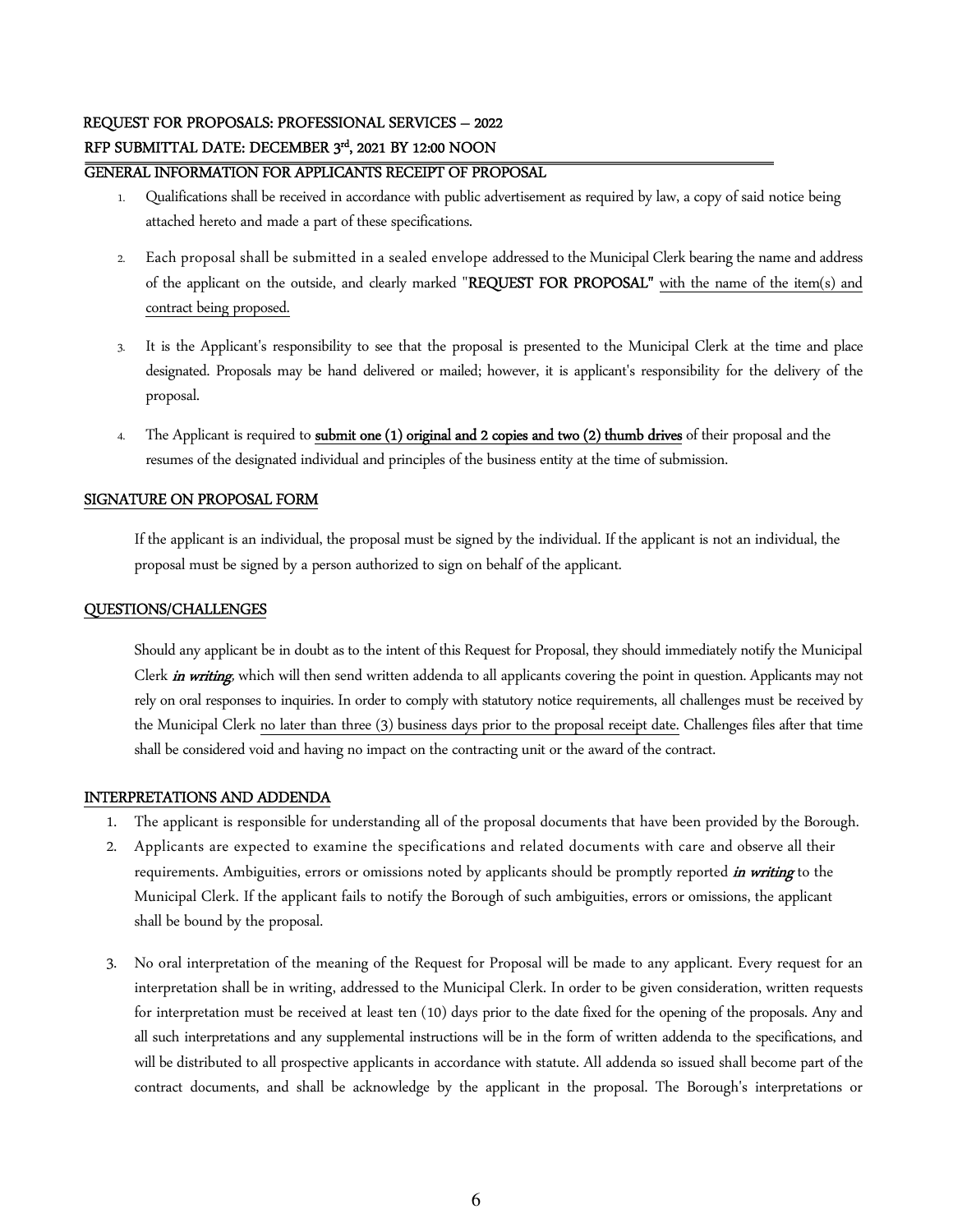corrections thereof shall be final.

## REJECTION OF PROPOSAL

The Borough reserves the right to reject any or all proposals and to waive any minor informality in any proposal should it be deemed in the best interest of the Borough to do so. Proposals shall be rejected for any of the following reasons:

- 1. Failure to complete the Affirmative Action Certification
- 2. Failure to comply with the American with Disabilities Act of 1990
- 3. Failure to complete the Disclosure of Ownership Statement.
- 4. Failure to provide New Jersey State Business Registration Certificate. (including subcontractors)

Proposals may be rejected for any of the following reasons:

- 5. Failure to complete the Affidavit of Non-Collusion.
- 6. Failure to properly complete the Proposal form.
- 7. Failure to complete the Checklist of Required Documents.
- 8. Failure to complete the Disclosure of Investment Activities in IRAN.
- 9. Insertion of additional conditions, provisions or stipulations.

## PROCEDURES ON AWARD OF CONTRACT

The Borough of Palmyra awards contracts or rejects all proposals within 60 days, unless in accordance with N.J.S 40A:11-24, which provides in part that "any applicant who consent thereto may, at the request of the contracting unit, have their proposal held for consideration for such longer period as may be agreed." All prospective applicants are advised of this schedule since all proposals must be firm when proposed, and must remain so for 60 days or such longer period as the Borough and the applicant may agree.

## NOTIFICATION OF AWARD

- A. Upon passage of a Borough Council Resolution awarding the contract, The Municipal Clerk shall forward the award resolution and the contracts to the successful award recipient. Within ten (10) days of the date of notification of award of contract, the successful recipient shall return two (2) sets of the contract documents to the Municipal Clerk with a proper performance bond and insurance certificates if required. Upon receipt of the contract documents duly executed by the recipient, the contract documents will be submitted to the Mayor and Municipal Clerk for execution on behalf of the Borough of Palmyra.
- B. A fully executed copy will be returned to the successful applicant by the Municipal Clerk. No Resolution of Award will become binding on the Borough before the contract documents have been executed by the Mayor and the Municipal Clerk.
- C. Should the successful applicant fail to execute the contract within ten (10) days of notification, the Borough of Palmyra will be free to award the contract to another applicant.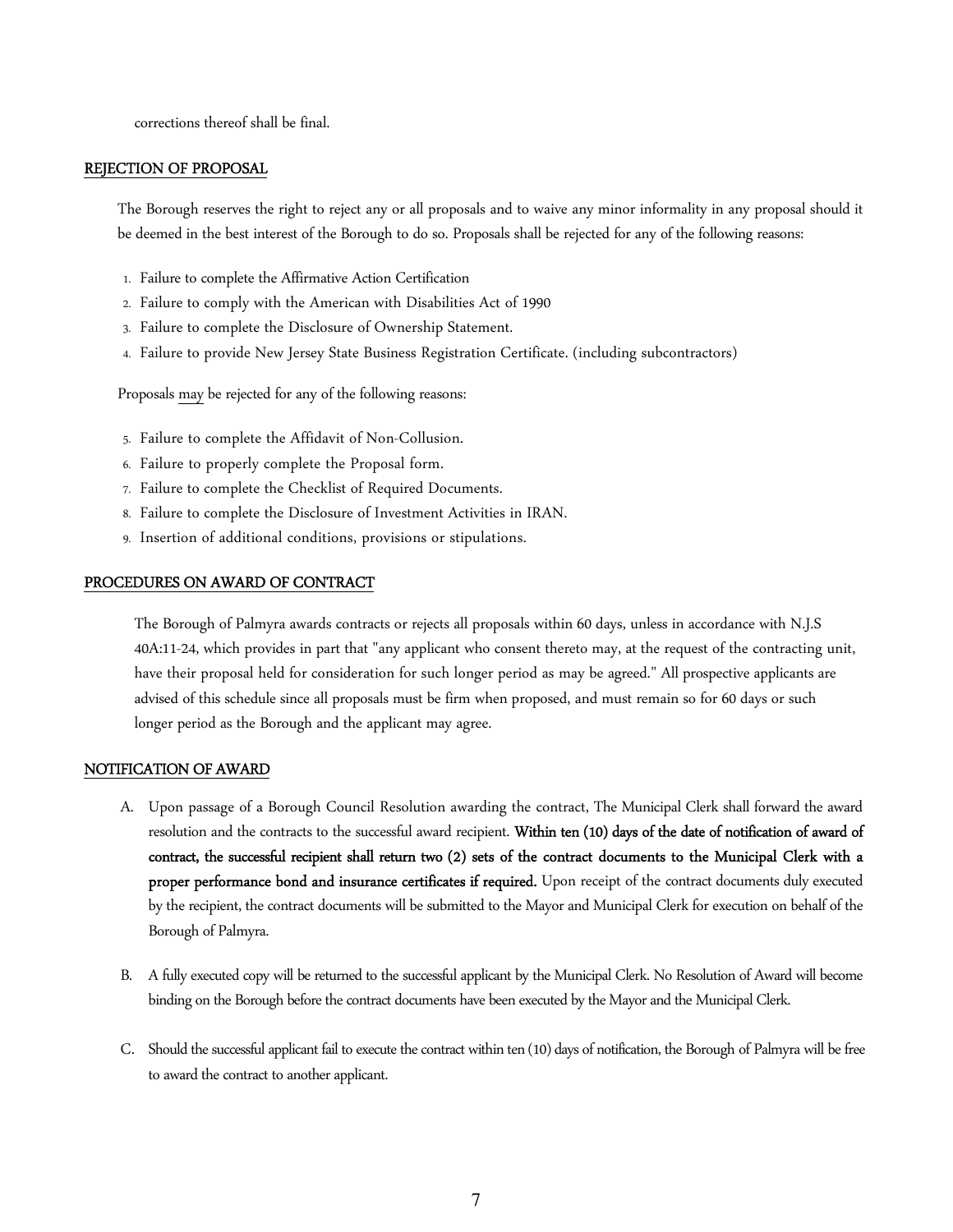### ASSIGNING THE CONTRACT

The contract shall not be sublet, assigned, pledged, hypothecated or sold, in whole or in part, without the written permission of the Borough.

### TERMINATION OF CONTRACT

- 1. DEFAULT: Non-performance of the applicant in terms of the Request for Proposal shall be a basis for termination of the contract by the Borough. The Borough may terminate the contract upon 30 days' written notice to the applicant. The Borough shall not pay for any services and/or materials, which are unsatisfactory. The applicant may be given a reasonable opportunity before termination to correct the deficiencies. This, however, shall in no way be construed as negating the basis for termination for nonperformance.
- 2. UNCONDITIONAL TERMINATION FOR CONVENIENCE: The Borough may terminate the resultant contract for convenience by providing sixty (60) calendar days advance notice to the applicant.
- 3. TERMINATION FOR DEFAULT: If the applicant fails to meet deadlines, or fails to provide the agreed upon services, and or material altogether, a termination for default will be issued, but only after the Borough has determined the applicant has failed to remedy the problem after being forewarned.
- 4. TERMINATION BY THE BOROUGH: If the applicant should be adjudged bankrupt or should make a general assignment for the benefit of its creditors, or if a receiver should be appointed on account of its insolvency, the Borough may terminate this contract. If the applicant should persistently or repeatedly refuse or should fail, except in cases for which extension of time is provided, to provide enough properly skilled workers or proper materials, or persistently disregard laws and ordinances, or not proceed with work or of this contract, the Borough shall give the applicant fifteen (15) calendar days written notice. Upon receipt of such termination notice, the applicant shall be allowed seven (7) calendar days to cure such deficiencies.

## PAYMENT

The contract price shall be payable either in one lump sum or as indicated in the RFP specifications at the regular monthly meeting of the governing body following satisfactory completion of the contract and presentation of a properly executed purchase voucher.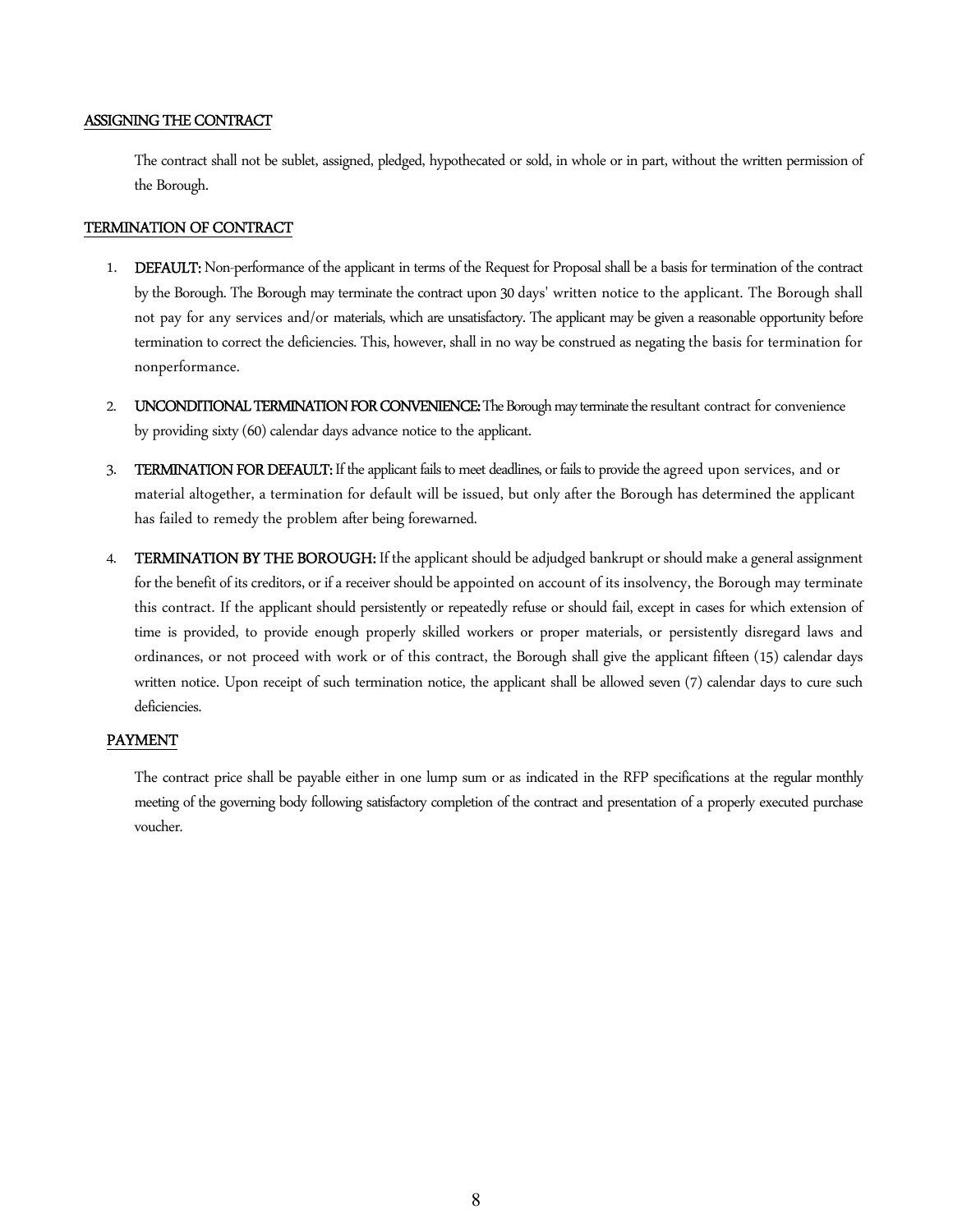## INVOICES

The Borough of Palmyra will not honor any invoices submitted for work performed other than that stipulated by these specifications unless previously authorized by a written change order from the Borough. Invoices for services rendered must be received by the Borough by the end of the month following the month in which the expense was incurred. For example, a service provided in June must be billed to the Borough by the end of July. Expenses submitted after this period will not be honored by the Borough.

## THE CONTRACT

The following shall be deemed to be part of the Contract:

- Notice to Applicants
- Information to Applicants
- Specifications (General, Special & Detail)
- Proposal
- All addenda issued by the Borough prior to the receipt of proposals

### CONFLICTING INFORMATION OR ERRORS

The Borough reserves the right to correct any errors or omissions in said Request for Proposal wherever such corrections are necessary for the proper fulfillment of the intentions of the plans and specifications. Should there be any conflicting information given in the plans and specifications, the Borough shall be notified of same and the Borough will determine the final decision.

Prior to the execution of the work, the applicant shall check the plans and specifications and immediately report to the Borough all errors and omissions discovered therein. Thereafter, during the prosecution of the work, the applicant shall immediately report all further errors or omissions to the Borough. Any adjustments made by the applicant without prior approval shall be had that their own risk and the settlement of any complications arising from such settlement shall be made by the applicant at their own expense.

## COMPLIANCE WITH LAWS

The applicant keep himself fully informed of, and observe and comply with, all state, national and municipal laws in any manner affecting those engaged or employed in the work or the materials used in the work and of all such orders and decrees for bodies having any jurisdiction or authority over the same.

If any discrepancy is discovered in the Request for Proposal in relation to any such law, ordinance, regulation, order or decree, the applicant notify the Borough in writing. The applicant shall protect and indemnify the Borough, its officers and agents against any claim or liability arising from a violation of any law, regulation, ordinance, order or decree whether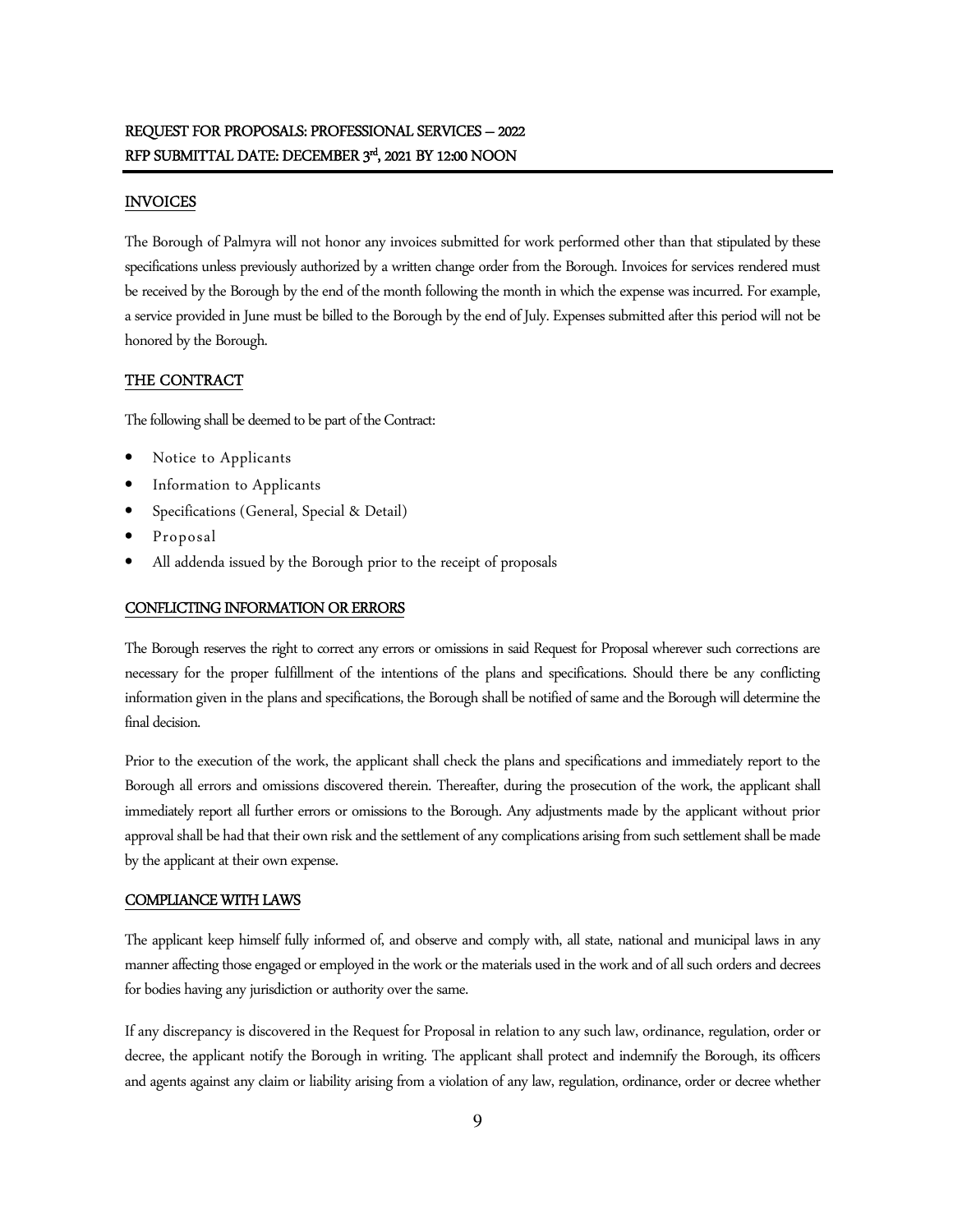by himself or his employees or sub-contractors.

#### BUSINESS REGISTRATION CERTIFICATE

N.J.S.A. 52:32-44 requires that each applicant (contractor and subcontractor) provide proof of business registration in response to a request for proposals at the time a Request for Proposal is submitted. Failure to submit a proper certificate is considered a fatal defect and shall render the proposal unresponsive and cannot be cured by the governing body. Proof of registration shall be a copy of the applicant's Business Registration Certificate (BRC). A BRC is obtained from the New Jersey Division of Revenue. Information on obtaining a BRC is available on the internet at www.nj.gov/njbgs or by phone at (609) 292-1730.

N.J.S.A. 52:32-44 imposes the following requirements on contractors and all subcontractors that knowingly provide goods or perform services for a contractor fulfilling this contract:

- 1) The applicant shall provide written notice to its subcontractors and suppliers to submit proof of business registration to the contractor;
- 2) Prior to receipt of final payment from a contracting agency, an applicant must submit to the contacting agency an accurate list of all subcontractors or attest that none was used;
- 3) During the term of this contract, the applicant and its affiliates shall collect and remit, and shall notify all subcontractors and their affiliates that they must collect and remit to the Director, New Jersey Division of Taxation, the use tax due pursuant to the Sales and Use Tax Act, (N.J.S.A. 54:32B-1 et seq.) on all sales of tangible personal property delivered into this State.

An applicant, subcontractor or supplier who fails to provide proof of business registration or provides false business registration information shall be liable to a penalty of \$25 for each day of violation, not to exceed \$50,000 for each business registration not properly provided or maintained under a contract with a contracting agency. Information on the law and its requirements is available by calling (609) 292-9292.

#### AFFIDAVIT OF NON-COLLUSION

The Non-Collusion Affidavit, which is part of these specifications, shall be properly executed and submitted intact with the proposal.

#### NON-DISCRIMINATION

There shall be no discrimination against any employee engaged in the work required to produce the commodities covered by any contract resulting from this proposal, or against any applicant to such employment because of race, religion, sex, national origin, creed, color, ancestry, age, marital status, affectional or sexual orientation, familial status, liability for service in the Armed Forces of the United States, or nationality. This provision shall include, but not be limited to the following: employment upgrading, demotion, transfer, recruitment or recruitment advertising, layoff or termination, rates of pay or other forms of compensation, and selection for training, including apprenticeship. The contractor shall insert a similar provision in all subcontracts for services to be covered by any contract resulting from this proposal.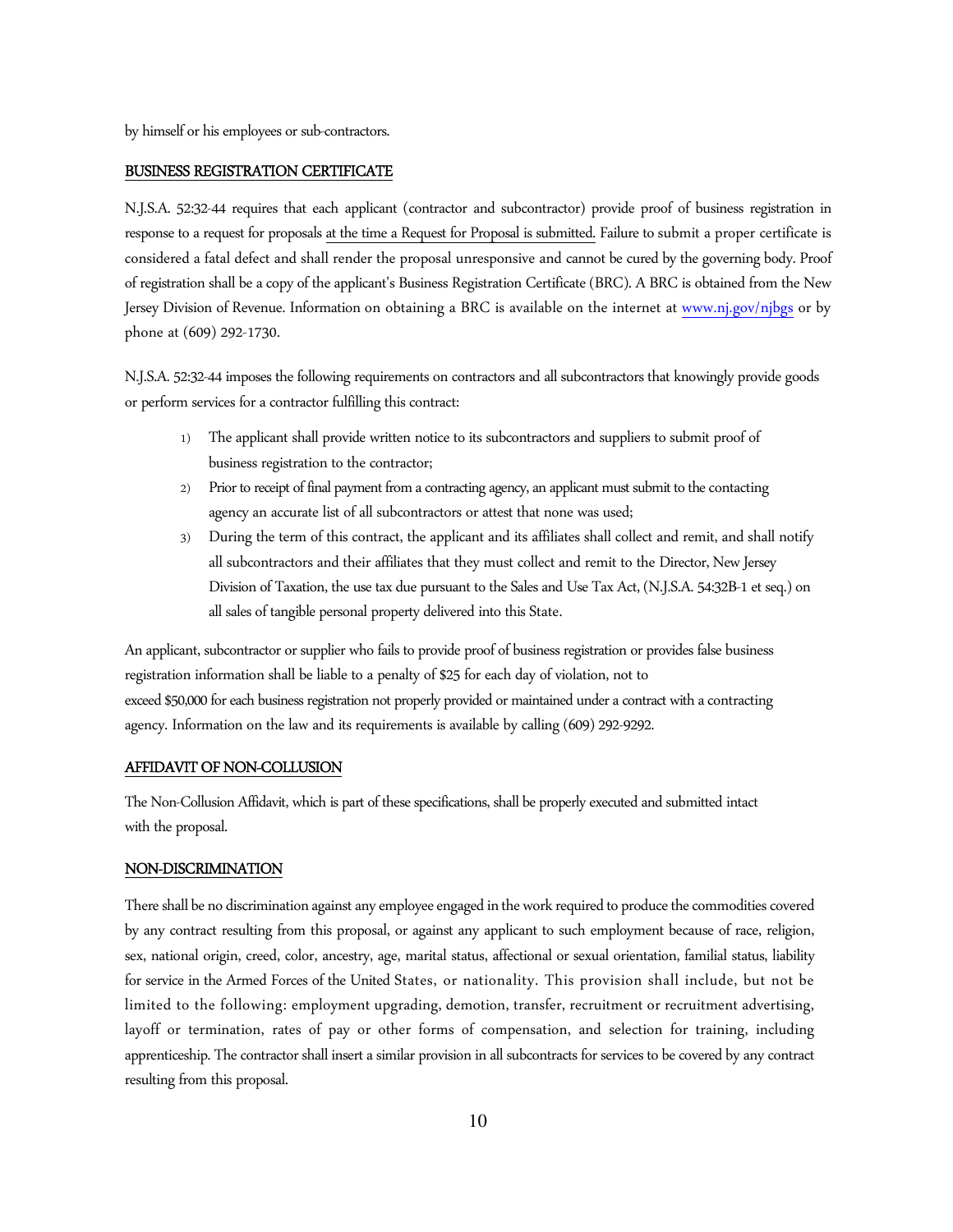#### REQUIRED AFFIRMATIVE ACTION EVIDENCE

Each applicant shall submit to the public agency, after notification of award but prior to execution of a goods and services contract, one of the following three documents:

- 1. A photocopy of a valid letter that the contractor is operating under an existing Federally approved or sanctioned affirmative action program (good for one year from the date of the letter); or
- 2. A photocopy of a Certificate of Employee Information Report approval, issued in accordance with N.J.A.C. 17:27-4; or
- 3. A photocopy of an Employee Information Report (Form AA302) provided by the Division and distributed to the public agency to be completed by the contractor in accordance with N.J.A.C. 17:27-4.

ACQUISITIONS, MERGER, SALE AND/OR TRANSFER OF BUSINESS, ETC. If during the life of the contract, the applicant disposes of the business concern by acquisition, merger, sale and/or transfer or by any means convey h/h interest(s) to another party, all obligations are transferred to that new party. In this event, the new owner(s) will be required to submit, when required a performance bond in the amount of the open balance of the contract.

#### INDEMNIFICATION

The Applicant agrees to indemnify and save harmless the Borough, its officers, agents and employees, hereinafter referred to as indemnities, from all suits, including attorney's' fees and costs of litigation, actions, loss damage, expense, cost of claims, of any character or on account of any act, claim or amount arising or recovered under Workers Compensation law, or arising out of failure of the Applicant or those

acting under the Applicant to conform to any statutes, ordinances, regulations, law or court decree.

It is the intent of the parties to this contract that the indemnities shall, in all instances, except for loss or

damage resulting from the sole negligence of the indemnities, be indemnified against all liability, loss or damage of any nature.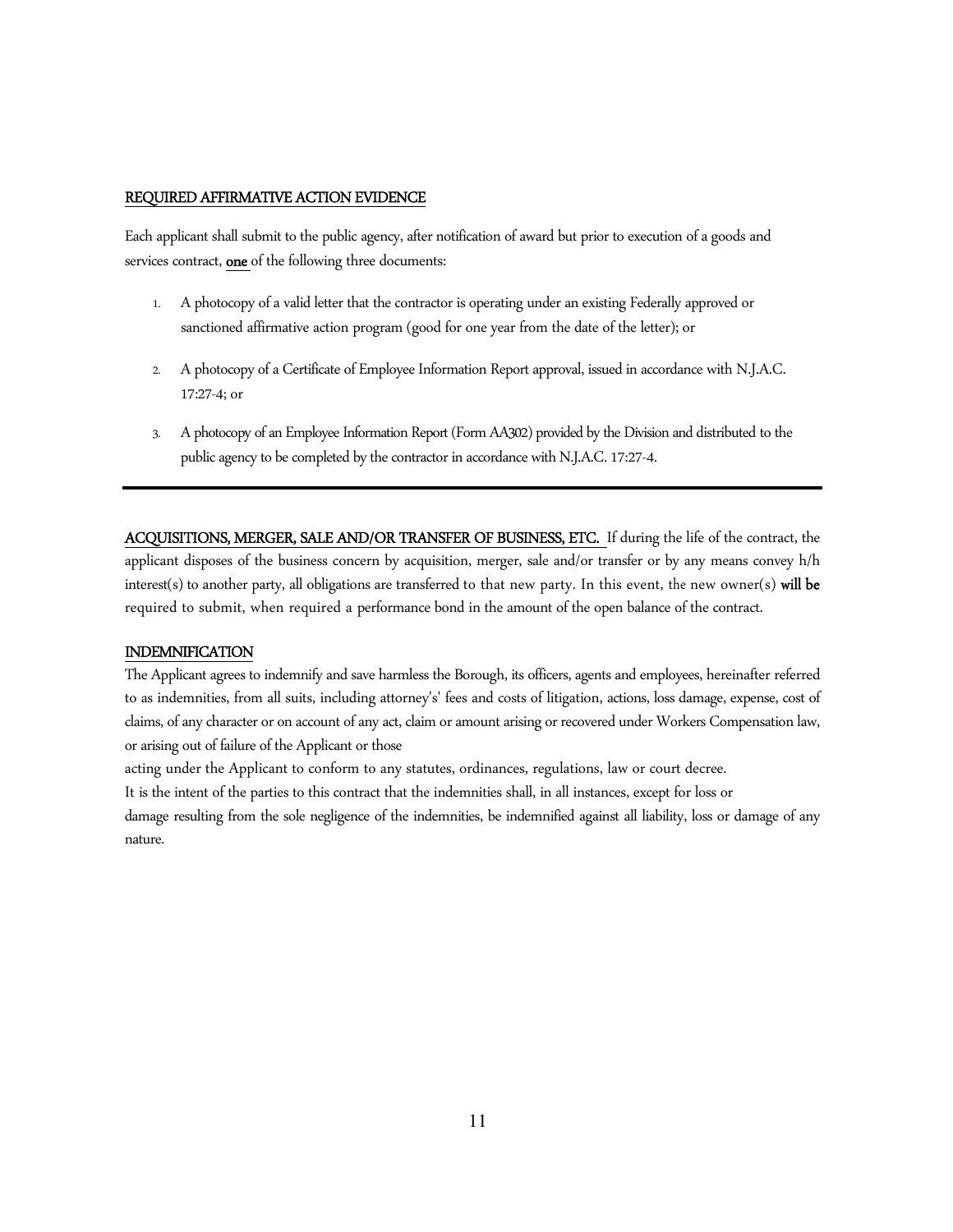#### EXHIBIT A

# N.J.S.A. 10:5-31 and N.J.A.C. 17:27 MANDATORY EQUAL EMPLOYMENT OPPORTUNITY LANGUAGE Goods, Professional Services and General Service Contracts (Mandatory Affirmative Action Language)

During the performance of this contract, the contractor agrees as follows:

The contractor or subcontractor, where applicable, will not discriminate against any employee or applicant for employment because of age, race, creed, color, national origin, ancestry, marital status, affectional or sexual orientation or sex. Except with respect to affectional or sexual orientation, the contractor will take affirmative action to ensure that such applicants are recruited and employed, and that employees are treated during employment, without regard to their age, race, creed, color, national origin, ancestry, marital status, affectional or sexual orientation or sex. Such action shall include, but not be limited to the following: employment, upgrading, demotion, or transfer; recruitment or recruitment advertising; layoff or termination; rates of pay or other forms of compensation; and selection for training, including apprenticeship. The contractor agrees to post in conspicuous places, available to employees and applicants for employment, notices to be provided by the Public Agency Compliance Officer setting for the provisions of this nondiscrimination clause.

The contractor or subcontractor, where applicable will, in all solicitations or advertisements for employees placed by or on behalf of the contractor, state that all qualified applicants will receive consideration for employment without regard to age, race, creed, color, national origin, ancestry, marital status, affectional or sexual orientation or sex.

The contractor or subcontractor, where applicable, will send to each labor union or representative or workers with which it has a collective bargaining agreement or other contract or understanding, a notice, to be provided by the agency contracting officer, advising the labor union or workers' representative of the contractor's commitments under this act and shall post copies of the notice in conspicuous places available to employees and applicants for employment.

The contractor or subcontractor, where applicable, agrees to comply with any regulations promulgated by the Treasurer pursuant to N.J.S.A. 10:5-31 et seq., as amended and supplemented from time to time and the Americans with Disabilities Act.

The contractor or subcontractor agrees to make good faith efforts to employ minority and women workers consistent with the applicable county employment goals established in accordance with N.J.A.C. 17:275.2 or a binding determination of the applicable county employment goals determined by the Division, pursuant to N.J.A.C. 17:27-5.2.

The contractor or subcontractor agrees to inform in writing its appropriate recruitment agencies including, but not limited to, employment agencies, placement bureaus, colleges, universities, labor unions, that it does not discriminate on the basis of age, creed, color, national origin, ancestry, marital status, affectional or sexual orientation or sex, and that it will discontinue the use of any recruitment agency which engages in direct or indirect discriminatory practices.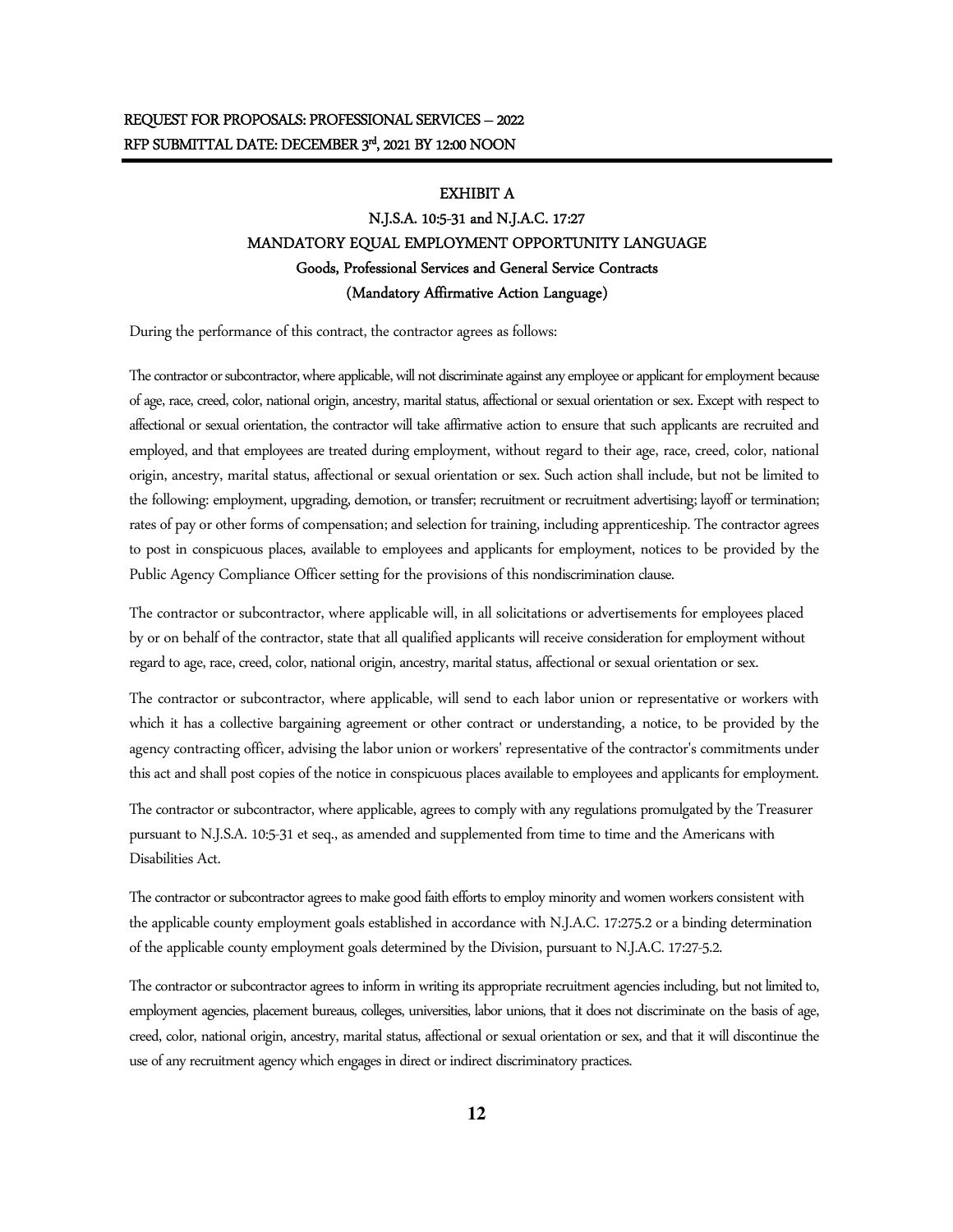The contractor or subcontractor agrees to revise any of its testing procedures, if necessary, to assure that all personnel testing conforms with the principles of job-related testing, as established by the statutes and court decisions of the State of New Jersey and as established by applicable Federal law and applicable Federal court decisions.

In conforming with the applicable employment goals, the contractor or subcontractor agrees to review all procedures relating to transfer, upgrading, downgrading and layoff to ensure that all such actions are taken without regard to age, creed, color, national origin, ancestry, marital status, affectional or sexual orientation or sex, consistent with the statutes and court decisions of the State of New Jersey, and applicable Federal law and applicable Federal court decisions.

The contractor shall submit to the public agency, after notification of award but prior to execution of a goods and services contract, one of the following three documents:

Letter of Federal Affirmative Action Plan Approval Certificate of Employee Information Report Employee Information Report Form AA302

The contractor and its subcontractors shall furnish such reports or other documents to the Division of Contract Compliance and EEO as may be requested by the Division from time to time in order to carry out the purposes of these regulations, and public agencies shall furnish such information as may be requested by the Division of Contract Compliance & EEO for conducting a compliance investigation pursuant to Subchapter 10 of the Administrative Code at N.J.A.C. 17:27.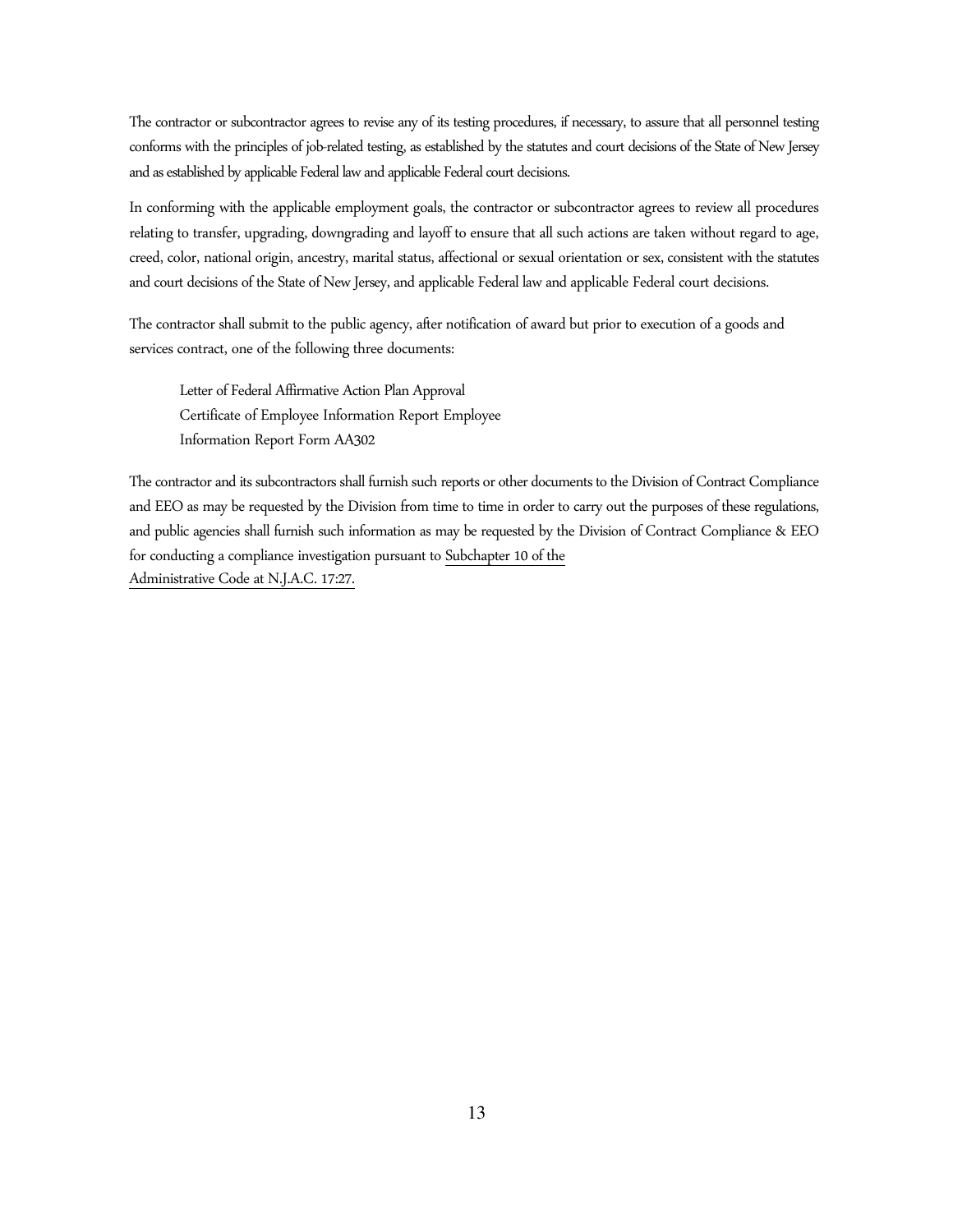# REQUEST FOR PROPOSALS: PROFESSIONAL SERVICES – 2022 RFP SUBMITTAL DATE: DECEMBER 3<sup>rd</sup>, 2021 BY 12:00 NOON

## AFFIRMATIVE ACTION CERTIFICATION

This form is a summary of the successful applicant's requirement to comply with the requirements of N.J.S.A. 10:5-31 and N.J.A.C. 17:27.

The successful applicant shall submit to the public agency, after notification of award but prior to execution of this contract, one of the following three documents as forms of evidence:

(a) A photocopy of a valid letter that the contractor is operating under an existing Federally approved or sanctioned affirmative action program (good for one year from the date of the letter);

OR

(b) A photocopy of a Certificate of Employee Information Report approval, issued in accordance with N.J.A.C. 17:27-4;

## OR

(c) A photocopy of an Employee Information Report (Form AA302) provided by the Division and distributed to the public agency to be completed by the contractor in accordance with N.J.A.C. 17:27-4.

The successful applicant may obtain the Affirmative Action Employee Information Report (AA302) from the contracting unit during normal business hours.

The successful applicant(s) must submit the copies of the AA302 Report to the Division of Contract Compliance and Equal Employment Opportunity in Public Contracts (Division). The Public Agency copy is submitted to the public agency, and the applicant copy is retained by the applicant.

The undersigned applicant certifies that he/she is aware of the commitment to comply with the

requirements of N.J.S.A. 10:5-31 and N.J.A.C. 17:27 and agrees to furnish the required forms of evidence.

The undersigned applicant further understands that his/her RFP shall be rejected as non-responsive if said applicant fails to comply with the requirements of N.J.S.A. 10:5-31 and N.J.A.C. 17:27.

Applicant's Name

Authorized Signature

Print Name

Title

Telephone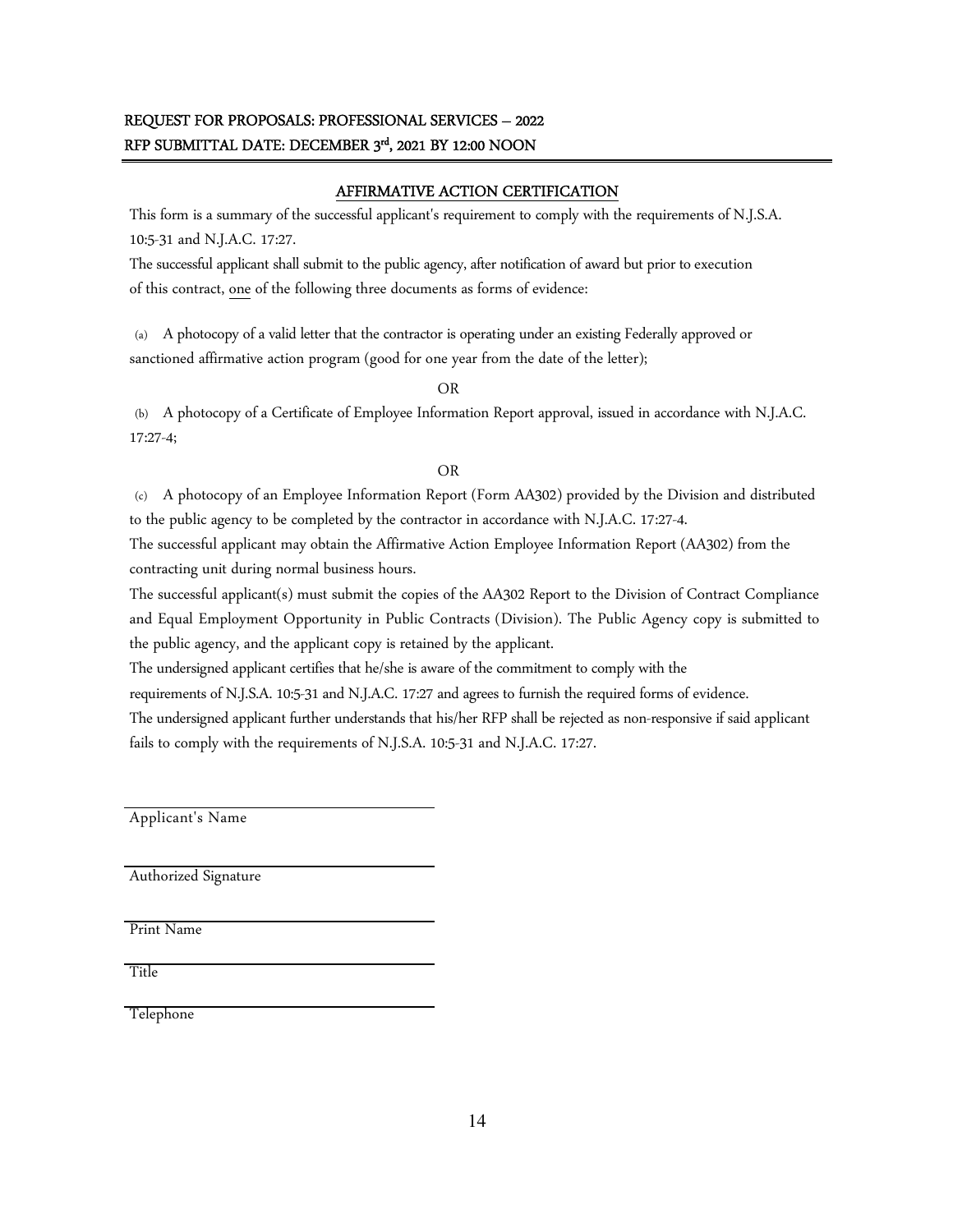#### AMERICANS WITH DISABILITIES ACT

#### Equal Opportunity for Individuals with Disabilities

The Contractor and the Borough of Palmyra do hereby agree that the provision of Title II of the Americans With Disabilities Act of 1990 he "ADA") (42 U.S.C. Section 12101 et seq.), which prohibits discrimination on the basis of disability by public entities in all services, programs and activities provided or made available by public entities, and the rules and regulations promulgated pursuant thereunto, are made a part of this contract. In providing any aid, benefit or service on behalf of the Borough pursuant to this contract, the Contractor agrees that the performance shall be in strict compliance with the ADA. In the event that the Contractor, its agents, servants, employees or subcontractors violate or are alleged to have violated the ADA during the performance of this contract, the Contractor shall defend the Borough in any action or administrative proceeding commenced pursuant to this ADA. The Contractor shall indemnify, protect and save harmless the Borough, its agents, servants and employees from and against any and all suits, claims, losses, demands or damages of whatever kind or nature arising out of or claimed to arise out of the alleged violation. The Contractor shall, at its own expense, appear, defend and pay any and all charges for legal services and any and all costs and other expenses arising from such action or administrative proceeding or incurred in connection therewith. In any and all complaints brought pursuant to the Borough grievance procedure, the Contractor agrees to abide by any decision of the Borough which is rendered pursuant to said grievance procedure. If any action or administrative proceeding results in an award of damages against the Borough or if the Borough incurs any expense to cure a violation of the ADA which has been brought pursuant to its grievance procedure, the Contractor shall satisfy and discharge the same at its own expense.

The Borough shall, as soon as practicable after a claim has been made against it, give written notice thereof to the Contractor along with full and complete particulars of the claim. If any action or administrative proceeding is brought against the Borough or any of its agents, servants, and employees, the Borough shall expeditiously forward or have forwarded to the Contractor every demand, complaint, notice, summons, pleading or other process received by the Borough or its representatives.

It is expressly agreed and understood that any approval by the Borough of the services provided by the Contractor pursuant to this contract will not relieve the Contractor of the obligation to comply with the ADA and to defend, indemnify, protect, and save harmless the Borough pursuant to this paragraph.

It is further agreed and understood that the Borough assumes no obligation to indemnify or save harmless the Contractor, its agents, servants, employees and subcontractors for any claim which may arise out of their performance of this agreement. Furthermore, the Contractor expressly understands and agrees that the provisions of this indemnification clause shall in no way limit the Contractor's obligations assumed in this agreement, nor shall they be construed to relieve the Contractor from any liability, nor preclude the Borough from taking any other actions available to it under any other provisions of this agreement or otherwise by law.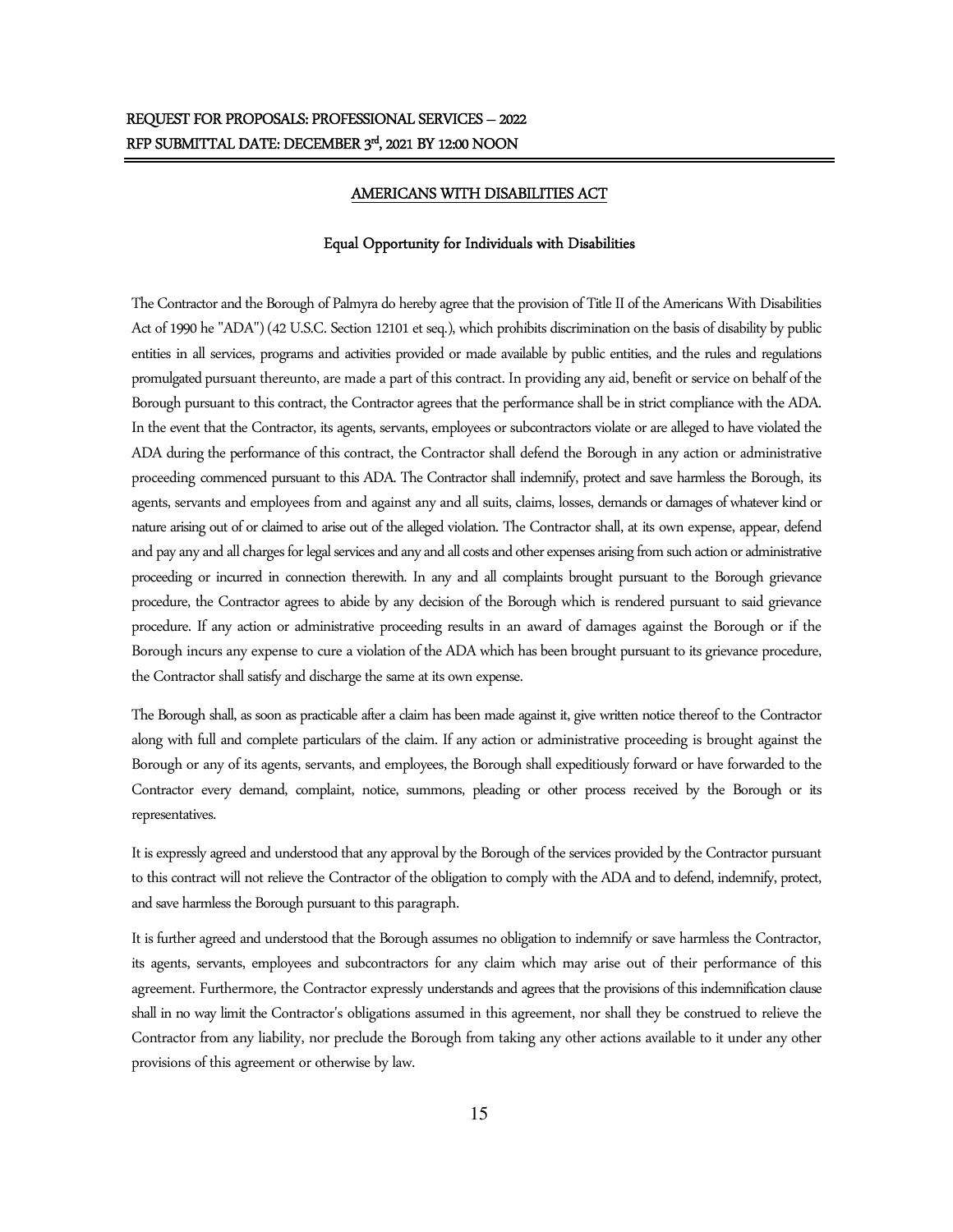| DISCLOSURE OF OWNERSHIP<br>N.J.S. 52:25-24.2<br>Failure to submit the required information is cause for automatic rejection. |                                                                                                                                      |                                                                                                                     |                     |                  |  |  |  |  |
|------------------------------------------------------------------------------------------------------------------------------|--------------------------------------------------------------------------------------------------------------------------------------|---------------------------------------------------------------------------------------------------------------------|---------------------|------------------|--|--|--|--|
| <b>CHECK ONE</b>                                                                                                             |                                                                                                                                      |                                                                                                                     |                     |                  |  |  |  |  |
| ⊔                                                                                                                            | I certify that the list below contains the names and addresses of all owners who own an interest of 10% or<br>more in the Applicant. |                                                                                                                     |                     |                  |  |  |  |  |
| ப                                                                                                                            | I certify that no one owner owns an interest of 10% or more in the Applicant. LEGAL                                                  |                                                                                                                     |                     |                  |  |  |  |  |
| NAME OF APPLICANT:                                                                                                           |                                                                                                                                      |                                                                                                                     |                     |                  |  |  |  |  |
|                                                                                                                              | Check which business entity applies:                                                                                                 |                                                                                                                     |                     |                  |  |  |  |  |
| ⊔                                                                                                                            |                                                                                                                                      | Limited Partnership $\Box$ Corporation (for-profit) $\Box$ Limited Liability Company                                |                     |                  |  |  |  |  |
| Corporation (non-profit) Sole Proprietorship<br>Partnership<br>⊔                                                             |                                                                                                                                      |                                                                                                                     |                     |                  |  |  |  |  |
| Limited Liability Partnership ___ $\Box$ Other __________________<br>⊔                                                       |                                                                                                                                      |                                                                                                                     |                     |                  |  |  |  |  |
| Complete if the Applicant is a for-profit or non-profit corporation: Date                                                    |                                                                                                                                      |                                                                                                                     |                     |                  |  |  |  |  |
|                                                                                                                              | Incorporated:                                                                                                                        |                                                                                                                     | Where Incorporated: |                  |  |  |  |  |
|                                                                                                                              | <b>BUSINESS ADDRESS:</b>                                                                                                             |                                                                                                                     |                     |                  |  |  |  |  |
|                                                                                                                              | <b>Street Address</b>                                                                                                                | City                                                                                                                | <b>State</b>        | Zip              |  |  |  |  |
|                                                                                                                              | Telephone #                                                                                                                          | Fax#                                                                                                                |                     |                  |  |  |  |  |
|                                                                                                                              |                                                                                                                                      | Listed below are the names and addresses of all owners who own an interest of ten percent or more in the Applicant. |                     |                  |  |  |  |  |
| Disclosure shall be continued until the names and addresses of every owner exceeding the 10% ownership criteria              |                                                                                                                                      |                                                                                                                     |                     |                  |  |  |  |  |
| established in N.J.S 52:25-24.2 has been listed. (Not to be completed by non-profit corporations.)                           |                                                                                                                                      |                                                                                                                     |                     |                  |  |  |  |  |
|                                                                                                                              | Name                                                                                                                                 | Address                                                                                                             |                     | Shared (%) Owned |  |  |  |  |
|                                                                                                                              | Name                                                                                                                                 | Address                                                                                                             |                     | Shared (%) Owned |  |  |  |  |
|                                                                                                                              |                                                                                                                                      | CONTINUE ON ADDITIONAL SHEET IF NECESSARY: YES $\Box$ NO $\Box$                                                     |                     |                  |  |  |  |  |

| n.<br>. .<br>งเ | -- |
|-----------------|----|
|                 |    |

Printed Name & Title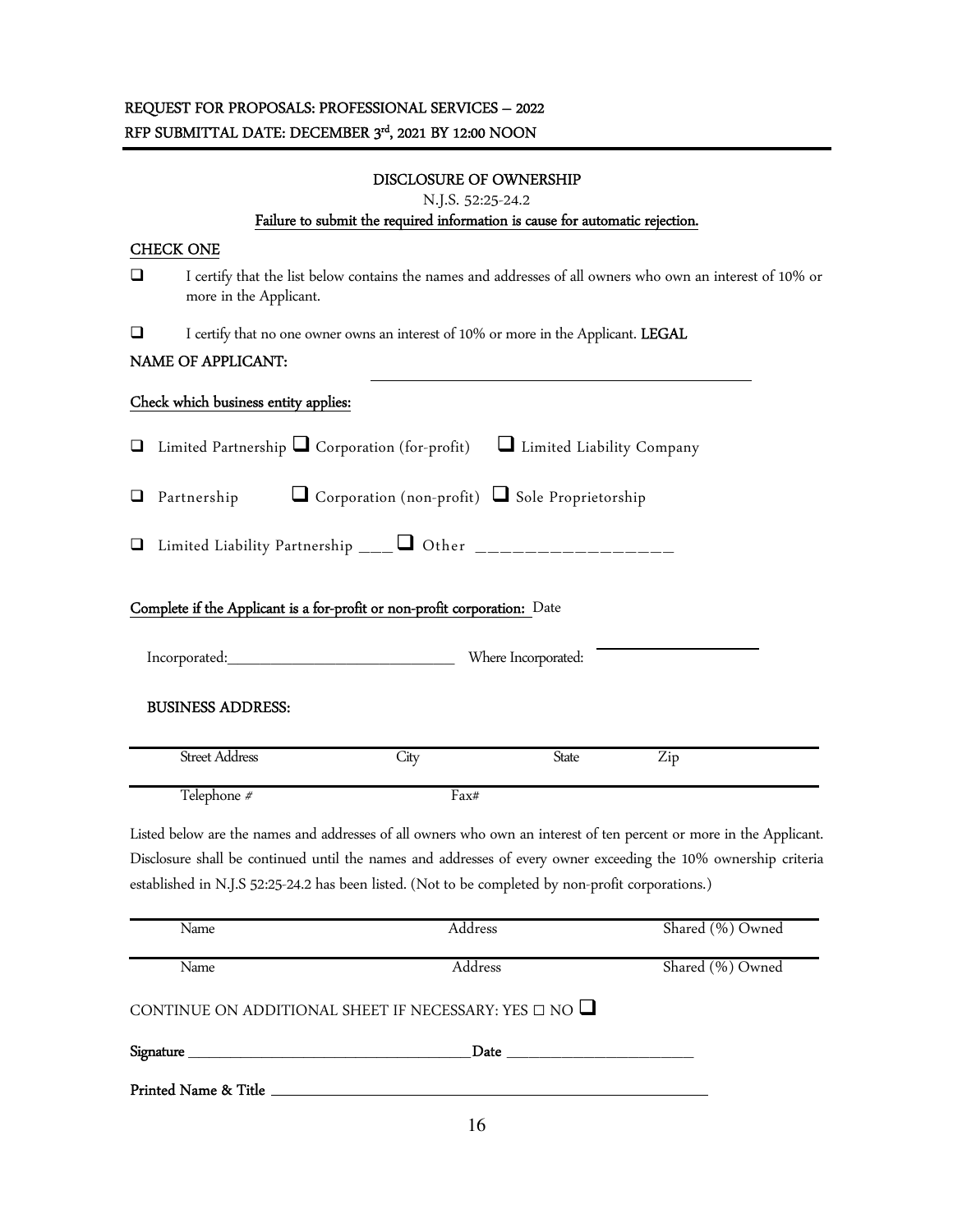# REQUEST FOR PROPOSALS: PROFESSIONAL SERVICES – 2022 RFP SUBMITTAL DATE: DECEMBER 3<sup>rd</sup>, 2021 BY 12:00 NOON

# PROPOSAL FORM/SIGNATURE PAGE

The undersigned declares that he/she has read the Notice, Instructions, Affidavits and Scope of Services attached, that he/she has determined the conditions affecting the proposal and agrees, if this proposal is accepted, to furnish and deliver services per the attached schedule of fees for the following:

Company Federal I.D. # or Social Security #

Address

Signature of Authorized Agent Type or Print Name

Title of Authorized Agent Date

Telephone Number Email Address

Fax Number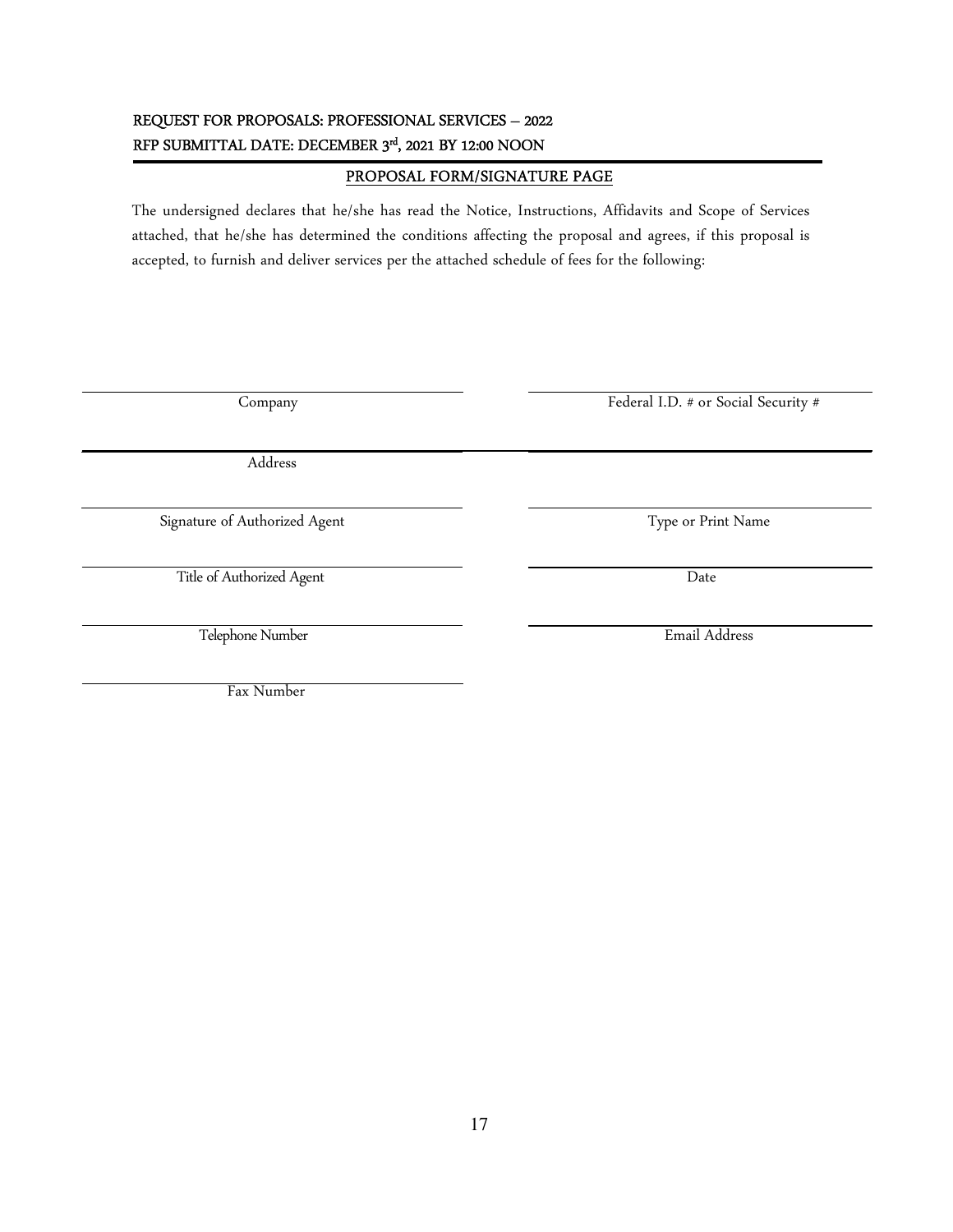## ADVISORY

Notice of Pending Disclosure Requirement

## "Pay to Play"

P.L. 2005, Chapter 271, Section 3 Reporting

(N.J.S.A. 19:44A — 20.27)

Any business entity that has received \$50,000 or more in contracts from government entities in a calendar year will be required to file an annual disclosure report with ELEC.

The first annual disclosure report will be due in 2022.

The report will include certain contributions and contract information for calendar year 2021.

At a minimum, a list of all business entities that file an annual disclosure report will be listed on ELEC's website at www.elec.state.nj.us.

> If you have any questions please contact ELEC at: 1-888-313-ELEC (toll free in NJ) or 609-292-8700

An analyst from ELEC's Special Programs Section will assist you.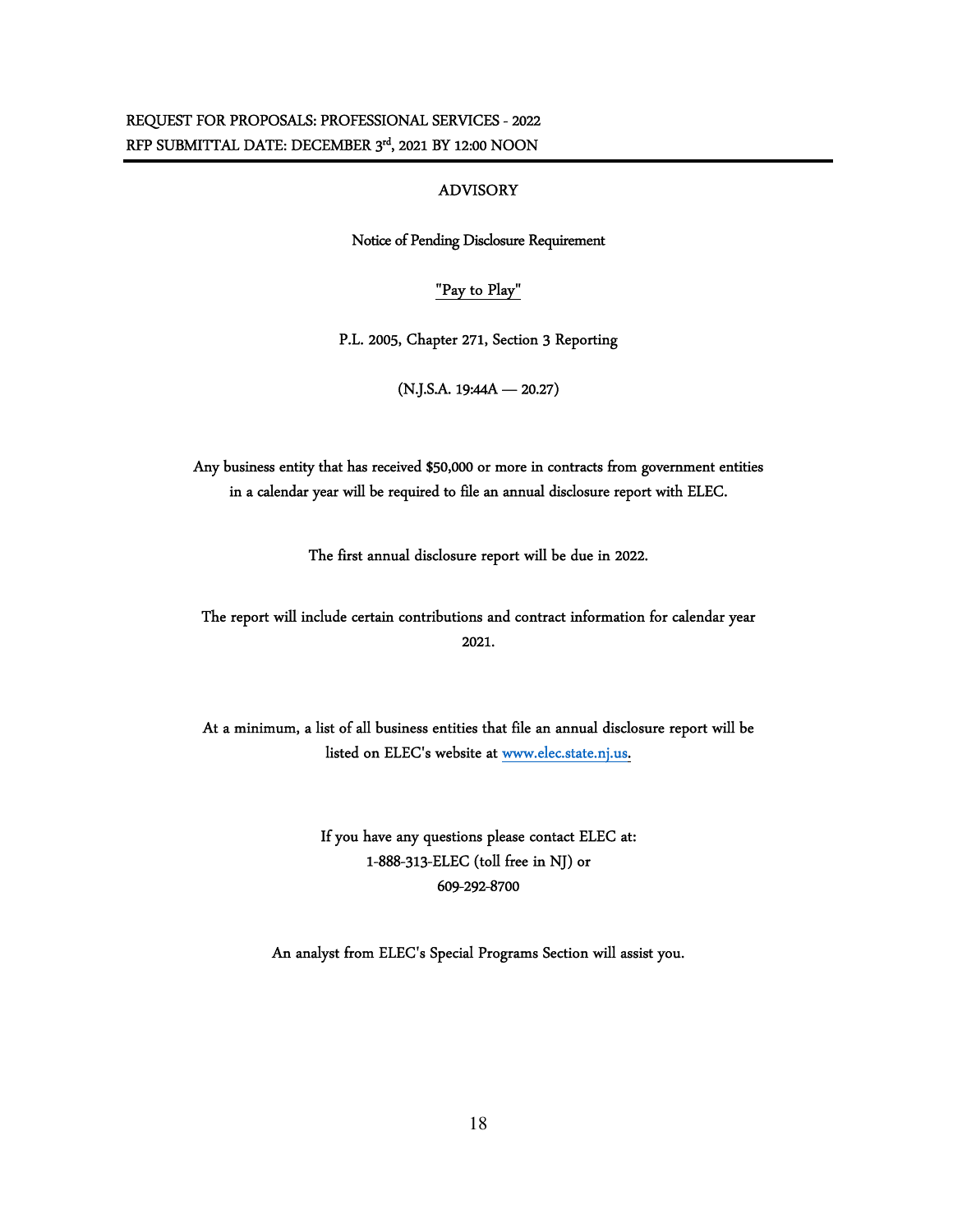# REQUEST FOR PROPOSALS: PROFESSIONAL SERVICES – 2022  $\mathbb{R}$ FP SUBMITTAL DATE: DECEMBER  $3^{\mathrm{rd}},$  2021 BY 12:00 NOON

## AFFIDAVIT OF NON-COLLUSION

The undersigned, being duly sworn according to law, deposes and says:

- 1. I reside at
- 2. The name of the within applicant is \_
- 3. I executed the said RFP on behalf of the applicant with full authority to do so.
- 4. The applicant has not directly or indirectly entered into any agreement, participated in any collusion or otherwise taken any action in restraint of fair and open process in connection with the contract.
- 5. All statements contained in the Qualification Statement and RFP and in this Affidavit are true and correct and were made with the full knowledge that the Borough of Palmyra, County of Burlington, its officers and employees, rely on the truth of the statements therein made in awarding the above-named contract.
- 6. I further warrant that no person or selling agency has been employed or retained to solicit or service such contract upon an agreement or understanding for a commission, percentage, brokerage or contingent fee, except bonafide employees of or bonafide established commercial selling agencies maintained by the applicant.

Sworn and subscribed before me on this day of 2021

Signature Print Name

Signature of Notary

Print Name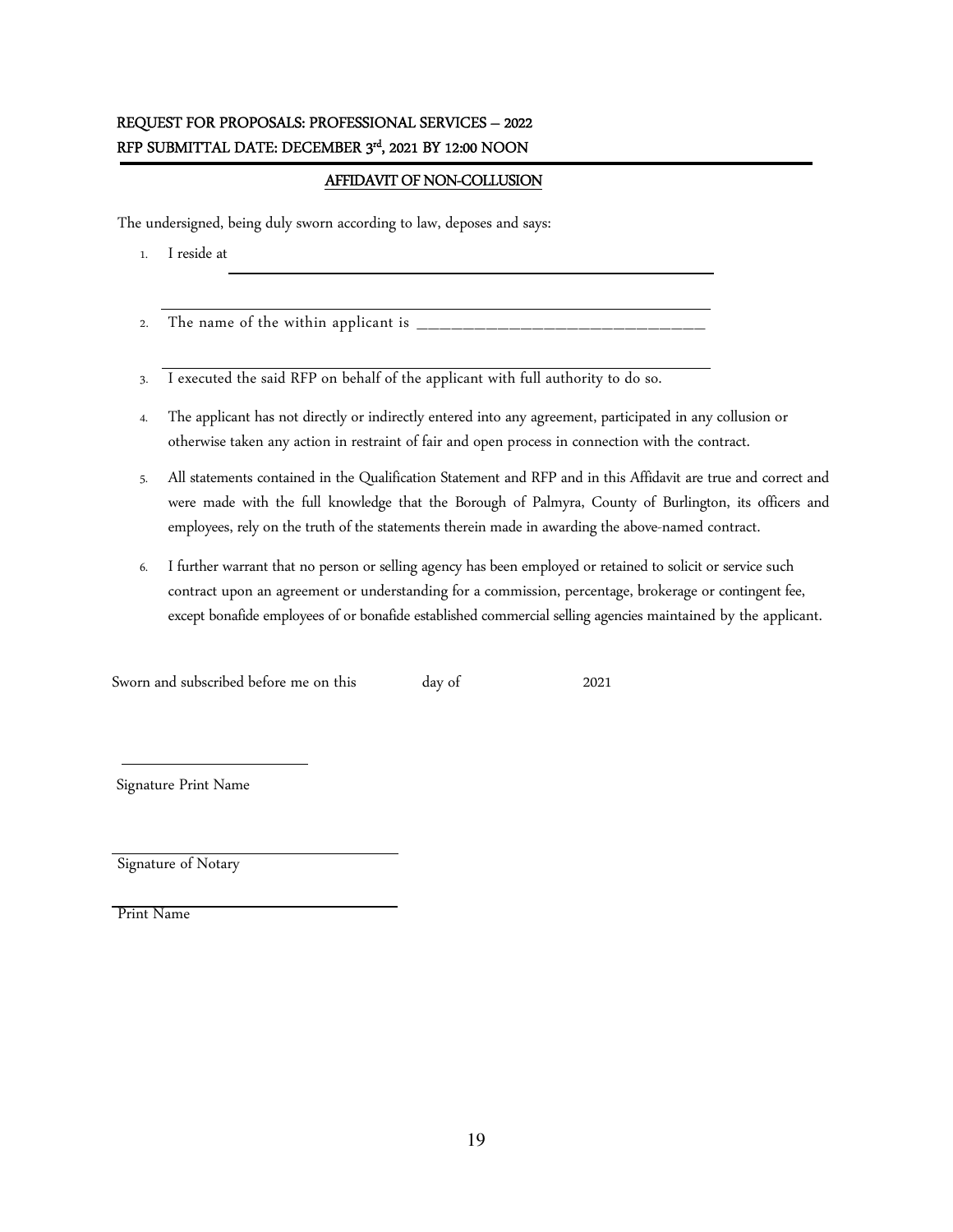#### NITPA DISCLOSURE OF INVESTMENT ACTIVITIES IN IRAN

RFP Title: \_\_\_\_\_\_\_\_\_\_\_\_\_\_\_\_\_\_\_\_\_\_\_\_\_ Proposer: \_\_\_\_\_\_\_\_\_\_\_\_\_\_\_\_\_\_\_\_\_\_\_

#### PART 1: CERTIFICATION

Pursuant to Public Law 2012, c. 25, any person or entity that submits a bid or proposal or otherwise proposes to enter into or renew a contract must complete the certification below to attest, under penalty of perjury, that the person or entity, or one of the person or entity's parents, subsidiaries, or affiliates, is not identified on a list created and maintained by the New Jersey Department of the Treasury as a person or entity engaging in investment activities in Iran. If the Department of Treasury finds a person or entity to be in violation of the principles which are the subject of this law, action shall be taken as may be appropriate and provided by law, rule or contract, including but not limited to, imposing sanctions, seeking compliance, recovering damages, declaring the party in default and seeking debarment or suspension of the person or entity. Failure to complete the certification will render a respondent's proposal as non-responsive.

### I certify, pursuant to Public Law 2012, c. 25, that the person or entity listed above, for which I am authorized to submit a proposal, nor any of the proposer's parents, subsidiaries, or affiliates (check each box if appropriate):



is not providing goods or services of \$20,000,000 or more in the energy sector of Iran, including a person or entity that provides oil or liquefied natural gas tankers, or products used to construct or maintain pipelines used to transport oil or liquefied natural gas, for the energy sector of Iran, AND

is not a financial institution that extends \$20,000,000 or more in credit to another person or entity, for 45 days or more, if that person or entity will use the credit to provide goods or services in the energy sector in Iran.

In the event that a person or entity is unable to make the above certification because it or one of its parents, subsidiaries, or affiliates has engaged in the above-referenced activities, a detailed, accurate and precise description of the activities must be provided in Part 2 below to the NJTPA under penalty of perjury. Failure to provide such will result in the proposal being rendered as non-responsive and appropriate penalties, fines and/or sanctions will be assessed as provided by law.

#### PART 2: PLEASE PROVIDE FURTHER INFORMATION RELATED TO INVESTMENT ACTIVITIES IN IRAN

Where appropriate, provide a detailed, accurate and precise description of the activities of the proposer, or one of its parents, subsidiaries or affiliates, engaging in the investment activities in Iran outlined above by completing the boxes below. Please provide thorough answers to each question. Provide an attachment if you need to make additional entries.

| Description of Activities: University of Activities: |                             |
|------------------------------------------------------|-----------------------------|
|                                                      | Anticipated Cessation Date: |
| Proposer Contact Name:                               | Contact Phone Number:       |

#### PART 3: CERTIFICATION

I, being duly sworn upon my oath, hereby represent and state that the foregoing information and any attachments thereto to the best of my knowledge are true and complete. I attest that I am authorized to execute this certification on behalf of the above-referenced person or entity. I acknowledge that the State of New Jersey is relying on the information contained herein and thereby acknowledge that I am under a continuing obligation from the date of this certification through the completion of any contracts with the State to notify the State in writing of any changes to the answers of information contained herein. I acknowledge that I am aware that it is a criminal offense to make a false statement or misrepresentation in this certification, and if I do so, I recognize that I am subject to criminal prosecution under the law and that it will also constitute a material breach of my agreement(s) with the State of New Jersey and that the State at its option may declare any contract(s) resulting from this certification void and unenforceable.

| Full Name (Print): | Signature: |
|--------------------|------------|
|                    |            |
| Title:             | Date:      |